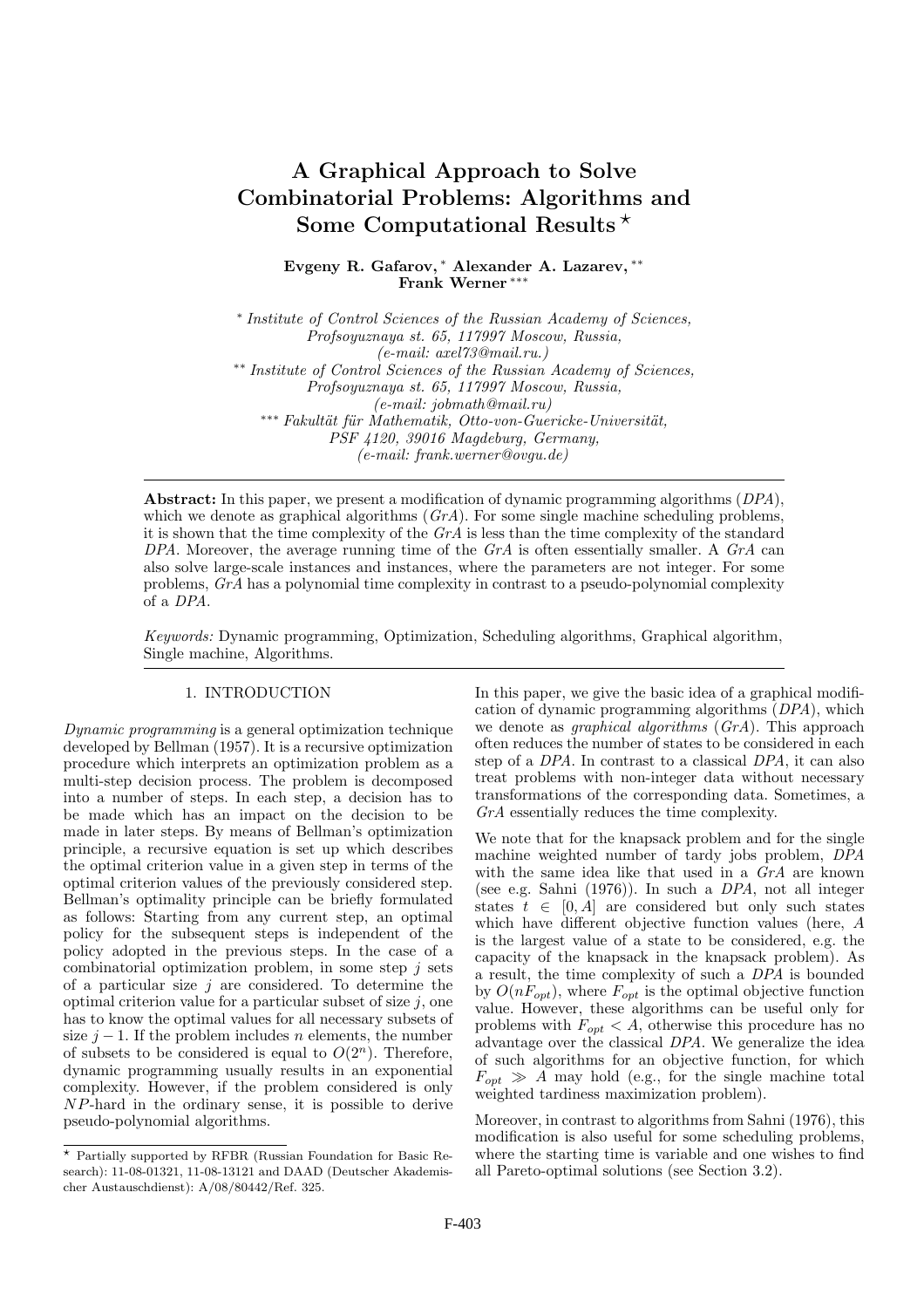### 2. BASIC IDEA OF THE GRAPHICAL ALGORITHM

Usually in a *DPA*, we have to compute the value  $f_i(t)$  of a particular function for each possible state  $t$  at each stage (step) j of a decision process, where  $t \in [0, A]$  and  $t \in Z$ . If this is done for any stage  $j = 1, 2, \ldots, n$ , where n is the size of the problem, the time complexity of such a *DPA* is typically  $O(nA)$ . However, often it is not necessary to store the result for any integer state since in the interval  $[t_l, t_{l+1})$ , we have a functional equation  $f_j(t) = \varphi(t)$  for describing the best function value for a state  $t$  in step  $j$ (e.g.  $f_j(t) = k_j \cdot t + b_j$ , i.e.,  $f_j(t)$  is a continuous linear function when allowing also real values  $t$ ).

Assume that we have the following Bellman's recursive equations in a *DPA* for a minimization problem:

$$
f_j(t) = \min \begin{cases} \Phi^1(t) = \alpha_j(t) + f_{j-1}(t - a_j), \ j = \overline{1, n}; \\ \Phi^2(t) = \beta_j(t) + f_{j-1}(t - b_j), \ j = \overline{1, n}. \end{cases}
$$
 (1)

with the initial conditions

$$
f_0(t) = 0,
$$
 for  $t \ge 0$ ,  
\n
$$
f_0(t) = +\infty,
$$
 for  $t < 0$ . (2)

In (1), function  $\Phi^1(t)$  characterizes the setting  $x_j = 1$ while  $\Phi^2(t)$  characterizes the setting  $x_j = 0$  representing a yes/no decision, e.g. for an item, a job, etc. In step j,  $j = 1, 2, \ldots, n$ , we compute and store the data in the form given in Table 1.

Table 1: Computations in *DPA*

|  |         |         |                  | $\cdots$ |                     | $\cdots$ |         |
|--|---------|---------|------------------|----------|---------------------|----------|---------|
|  | $val_0$ | $val_1$ | val <sub>2</sub> | $\cdots$ | $val_{\mathcal{H}}$ | $\cdots$ | $val_A$ |
|  |         |         | $\Omega$         | $\cdots$ | $\Omega$<br>∡⊾      | $\cdots$ |         |

Here  $X(t)$ ,  $t = 0, 1, \ldots, A$ , is a vector which describes an optimal partial solution  $(OPS)$  and which consists of j numbers  $x_1, x_2, \ldots, x_i \in \{0, 1\}$ . This data can also be stored in a condense tabular form as given in Table 2.

|  | <b>Table 2:</b> Computations in $GrA$ |  |  |
|--|---------------------------------------|--|--|
|--|---------------------------------------|--|--|

| $\varphi_1(t)$<br>$\varphi_2(t)$<br>$\varphi_{l+1}(t)$<br>$t_i(t)$<br>$\cdot \cdot \cdot$ |                    |  | $[t_1, t_2] \mid \ldots \mid [t_l, t_{l+1}) \mid \ldots \mid [t_{m_j-1}, t_{m_j}]$ | $ t_0, t_1\rangle$ |  |
|-------------------------------------------------------------------------------------------|--------------------|--|------------------------------------------------------------------------------------|--------------------|--|
|                                                                                           | $\varphi_{m_i}(t)$ |  |                                                                                    |                    |  |
| $\sqrt{S}$                                                                                |                    |  |                                                                                    |                    |  |

Here, we have  $0 = t_0 < t_1 < t_2 < \ldots < t_{m_j} = A$ . To compute function  $f_{j+1}(t)$ , we compare two temporary functions  $\Phi^1(t)$  and  $\Phi^2(t)$  which are as follows.

The function  $\Phi^1(t)$  is a combination of the terms  $\alpha_{j+1}(t)$ and  $f_j(t - a_{j+1})$ . Function  $f_j(t - a_{j+1})$  has the same structure as in Table 2, but all intervals  $[t_l, t_{l+1})$  have been replaced by  $[t_l - a_{j+1}, t_{l+1} - a_{j+1}),$  i.e., we shift the graph of function  $f_i(t)$  to the right by the value  $a_{i+1}$ . If we can present function  $\alpha_{j+1}(t)$  in the same form as in Table 2 with  $\mu_1$  columns, we store function  $\Phi^1(t)$  in the form of Table 2 with  $m_j + \mu_1$  columns. In an analogous way, we store function  $\Phi^2(t)$  in the form of Table 2 with  $m_j + \mu_2$ columns.

Then we construct function  $f_{j+1}(t) = \min{\{\Phi^1(t), \Phi^2(t)\}}$ . For example, let the columns of Table  $\Phi^1(t)$  contain the intervals

 $[t_0^1, t_1^1], [t_1^1, t_2^1], \ldots, [t_{(m_j+\mu_1)-1}^1, t_{(m_j+\mu_1)}^1]$ and the columns of Table  $\Phi^2(t)$  contain the intervals  $[t_0^2, t_1^2), [t_1^2, t_2^2), \ldots, [t_{(m_j+\mu_2)-1}^2, t_{(m_j+\mu_2)}^2].$ 

To construct function  $f_{j+1}(t)$ , we compare the two functions  $\Phi^1(t)$  and  $\Phi^2(t)$  on each interval, which is formed by means of the points

$$
\begin{aligned} & \{t_0^1, t_1^1, t_2^1, \dots, t_{(m_j + \mu_1) - 1}^1, t_{(m_j + \mu_1)}^1, \\ & t_0^2, t_1^2, t_2^2, \dots, t_{(m_j + \mu_2) - 1}^2, t_{(m_j + \mu_2)}^2\}, \end{aligned}
$$

and we determine the intersection points  $t_1^3, t_2^3, \ldots, t_{\mu_3}^3$ . Thus, in the table of function  $f_{j+1}(t)$ , we have at most  $2m_i + \mu_1 + \mu_2 + \mu_3 \leq A$  intervals.

In fact, in each step  $j = 1, 2, \ldots, n$ , we do not consider all points  $t \in [0, A], t \in \mathbb{Z}$ , but only points from the interval in which the optimal partial solution changes or where the resulting functional equation of the objective function changes. For some objective functions, the number of such points  $M$  is small and the new algorithm based on this graphical approach has a time complexity of  $O(n \min\{A, M\})$  instead of  $O(nA)$  for the original *DPA*. Since we have to save in memory only one Table 2, which is changed after each step, the size of memory used does not exceed  $O(n \min\{A, M\})$ .

Moreover, such an approach has some other advantages.

- 1. The *GrA* can solve instances, where (some of) the parameters  $a_j$ ,  $b_j$ ,  $j = 1, 2, ..., n$  or/and A are not in Z.
- 2. The running time of the *GrA* for two instances with the parameters  $\{a_j, b_j, A\}$  and  $\{a_j \cdot 10^k \pm 1, b_j \cdot 10^k \pm 1\}$  $1, A \cdot 10^k \pm 1$ ,  $k > 1$ , is the same while the running time of the  $\overline{DPA}$  will be  $10^k$  times larger in the second case. Thus, one can usually solve considerably larger instances with the *GrA*.
- 3. Properties of an optimal solution can be taken into account, and sometimes the *GrA* has even a polynomial time complexity, or we can at least essentially reduce the complexity of the standard *DPA* (see below).

#### 3. GRAPHICAL ALGORITHMS FOR SINGLE MACHINE SCHEDULING PROBLEMS

In this section, we present *GrA* for several single machine scheduling problems, which can be formulated as follows. We are given a set  $N = \{1, 2, ..., n\}$  of *n* independent jobs that must be processed on a single machine. Preemptions of a job are not allowed and at any time, no more than one job can be processed. The processing of the jobs starts at time 0. For each job  $j \in N$ , a processing time  $p_j > 0$ , a weight  $w_i$  and a due date  $d_i$  are given.

A schedule is uniquely determined by a permutation  $\pi=$  $(j_1, j_2, \ldots, j_n)$  of the jobs of set N. Let  $C_{j_k}(\pi) = \sum_{k=1}^k$  $\sum_{l=1} p_{j_l}$  be the completion time of job  $j_k$  in sequence  $\pi$ . If  $C_j(\pi) > d_j$ , then job j is tardy and we have  $U_j(\pi) = 1$ , otherwise  $U_j(\pi) = 0$ . If  $C_j(\pi) \leq d_j$ , then job j is said to be on-time. Moreover, let  $T_j(\pi) = \max\{0, C_j(\pi) - d_j\}$  be the tardiness of job j in sequence  $\pi$  and let  $GT_j(\pi) =$  $\min\{\max\{0, C_i(\pi) - d_i\}, p_i\}.$ 

For the problem of minimizing the weighted number of tardy jobs  $1||\sum w_i U_i$ , the objective is to find an optimal sequence  $\pi^*$  that minimizes the value  $\sum_{n=1}^{\infty}$  $\sum_{j=1} w_j U_j(\pi)$  and for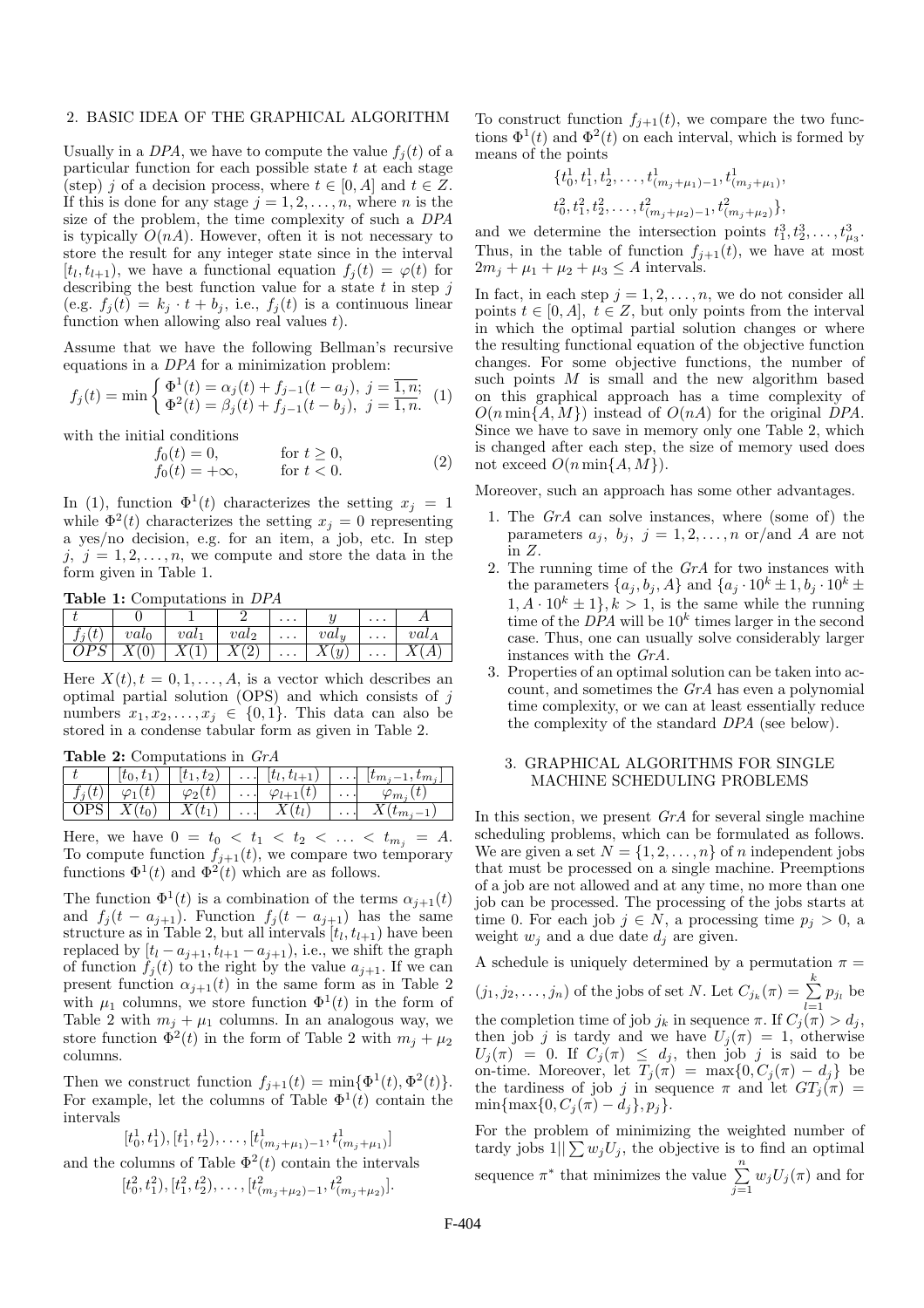the problem of maximizing total tardiness  $1(nd)||\max\sum T_j$ Lawler et al. (1969), Gafarov et al. (2010b), the objective is to find an optimal sequence  $\pi^*$  that maximizes the value  $\sum_{n=1}^{\infty}$  $\sum_{j=1} T_j(\pi)$ , where each feasible schedule starts at time 0 and

does not have any idle time between the processing of jobs. In the case of the single machine generalized total tardiness minimization problem  $1||\sum GT_j$ , we wish to minimize the

value  $\sum_{n=1}^{\infty}$  $\sum_{j=1} GT_j(\pi)$  (see Gafarov et al. (2010a)).

In Table 3, we summarize the time complexity of existing and new *GrA* for particular scheduling problems, where  $d_{max} = \max_{i \in N} \{d_i\}.$ 

Table 3: Time complexity of *GrA* and *DPA*

| Problem                      | GrA                              | DPA                      |
|------------------------------|----------------------------------|--------------------------|
| $1  \sum w_j U_i$            | $O(\min\{2^n, n\})$<br>$\bullet$ | $O(nd_{max})$            |
|                              | $\min\{d_{max}, F_{opt}\}\})$    |                          |
|                              | Gafarov et al.                   |                          |
|                              | (2010a)                          |                          |
| $1 d_j = d'_j + A  \sum U_j$ | $O(n^2)$                         | $O(n \sum p_j)$          |
| Hoogeveen et al.             |                                  |                          |
| (2010)                       |                                  |                          |
| $1  \sum GT_i$               | $O(\min\{2^n, n\})$              | $O(nd_{max})$            |
|                              | $d_{max}\})$ Gafarov             |                          |
|                              | et al. $(2010a)$                 |                          |
| $1  \sum T_j \case B-1$      | $O(\min\{2^n, n \}$              | $\overline{O}(nd_{max})$ |
|                              | $(d_{max})$ Lazarev              |                          |
|                              | et al. (2009)                    |                          |
| $1(nd)  \max \sum w_iT_i$    | $O(\min\{2^n, n\})$              | $O(nd_{max})$            |
|                              | $\min\{d_{max},\sum w_j\}\}\$    |                          |
| $1(nd)  \max \sum T_i$       | $O(n^2)$ Gafarov                 | $O(nd_{max})$            |
|                              | et al. (2010b)                   |                          |

Usually, the running time of the *GrA* will be smaller while the running time of the *DPA* is equal to the time complexity.

*3.1 A GrA for the Minimization of the Weighted Number of Tardy Jobs on a Single Machine*

*Lemma 1.* For problem  $1||\sum w_j U_j$ , there exists an optimal sequence  $\pi = (G, H)$ , where all jobs  $j \in H$  are tardy and all jobs  $i \in G$  are on-time. All jobs from the set G are processed in EDD (earliest due date) order and all jobs from the set  $H$  are processed in LDD (last due date) order.

Note that in an optimal schedule, the on-time jobs can be scheduled in EDD order while the tardy jobs can be arbitrarily scheduled. Now we present a solution algorithm for the equivalent problem of maximizing the total weight of the on-time jobs which is based on Lemma 1.

### Algorithm 1

1. Enumerate the jobs according to non-increasing due dates:  $d_1 \geq d_2 \geq \ldots \geq d_n$ .

2. 
$$
\pi_1(t) := (1)
$$
. For each  $t \in Z \cap [0, \sum_{i=2}^n p_i]$ , compute:  
if  $p_1 + t - d_1 \le 0$ , then  $f_1(t) := w_1$  else  $f_1(t) := 0$ ;  
3. FOR  $j := 2$  TO  $n$  DO  
FOR  $t := 0$  TO  $\sum_{i=j+1}^n p_i$   $(t \in Z)$  DO

$$
\pi^1 := (j, \pi_{j-1}(t + p_j)), \pi^2 := (\pi_{j-1}(t), j);
$$
  
If  $p_j + t - d_j \le 0$ , then  $\Phi^1(t) := w_j + f_{j-1}(t + p_j)$   
else  $\Phi^1(t) := f_{j-1}(t + p_j);$   
If  $\sum_{i=1}^j p_i + t - d_j \le 0$ , then  $\Phi^2(t) := f_{j-1}(t) +$   
 $w_j$  else  $\Phi^2(t) := f_{j-1}(t);$   
If  $\Phi^1(t) < \Phi^2(t)$ , then  $f_j(t) := \Phi^2(t)$  and  
 $\pi_j(t) := \pi^2$   
else  $f_j(t) := \Phi^1(t)$  and  $\pi_j(t) := \pi^1;$ 

4.  $\pi_n(0)$  is an optimal schedule with the objective function value  $f_n(0)$ .

 $\pi_i(t)$  represents the best partial sequence of the jobs  $1, 2, \ldots, j$  when the first job starts at time t, and  $f_j(t) =$  $\sum_{i=1}^{j}$  $\sum_{i=1} w_i [1 - U_i(\pi_j(t))]$  denotes the corresponding weighted number of on-time jobs.

*Theorem 1.* (Gafarov et al. (2010a)) Algorithm 1 constructs an optimal schedule for problem  $1||\sum w_jU_j$  in  $O(n \sum p_j)$  time.

For this *GrA*, we have the following functional equations:

$$
f_j(t) = \max\begin{cases} \Phi^1(t) = \alpha(t) + f_{j-1}(t + p_j), \ j = \overline{1, n}; \\ \Phi^2(t) = \beta(t) + f_{j-1}(t), \qquad j = \overline{1, n}. \end{cases}
$$
 (3)

where  $f_0(t) = 0$  for  $t > 0$ .

 $\Phi^1(t)$  represents the setting  $x_j = 1$  (job j is added to the beginning of the partial sequence) while  $\Phi^2(t)$  represents the setting  $x_j = 0$  (job j is added to the end). If  $p_j + t$  $d_j \leq 0$ , then  $\alpha(t) = w_j$  else  $\alpha(t) = 0$ . If  $\sum^j$  $\sum_{i=1} p_i + t - d_j \leq 0,$ 

then 
$$
\beta(t) = w_j
$$
 else  $\beta(t) = 0$ .

Algorithm 1 can be modified by considering for each  $j = 1, 2, \ldots, n$ , only the interval  $[0, d_j - p_j]$  instead of the interval  $[0, \sum_{n=1}^{\infty}$  $\sum_{i=j+1} p_i$  since for each  $t > d_j - p_j$ , job j is tardy in any partial sequence  $\pi_i(t)$  and the partial sequence  $\pi^2 := (\pi_{j-1}(t), j)$  is optimal. Thus, the time complexity of the modified Algorithm 1 is equal to  $O(nd_{max})$ . Here we note that one can assume that  $d_{max} < \sum_{n=1}^{n}$  $\sum_{j=1} p_j$  since otherwise the job with maximal due date is always on-time and can be excluded from the consideration.

The idea of the *GrA* for this problem is as follows. In each step of the *GrA*, we store function  $f_i(t)$  in tabular form as given in Table 4, where  $t_1 < t_2 < \ldots < t_{m_j}, W_1 > W_2 >$  $\ldots > W_{m_i}$  and OPS denotes an optimal partial sequence.

|  |  | <b>Table 4:</b> Function $f_j(t)$ |  |  |
|--|--|-----------------------------------|--|--|
|--|--|-----------------------------------|--|--|

|        |         |         | $\boldsymbol{\mathsf{v}}$ .<br>$\mathbf{v}$ |               |
|--------|---------|---------|---------------------------------------------|---------------|
|        | υ       | しつ      | $\ddot{\phantom{0}}$<br>٠                   | $\iota_{m_i}$ |
| ٠<br>J |         | റ       |                                             | $m_i$         |
|        | $\pi_1$ | $\pi_2$ | ٠<br>. .                                    | $\pi_{m_i}$   |

The above data means the following. For each value  $t \in (t_l, t_{l+1}], \; 1 \leq l < m_j$ , we have an optimal partial sequence  $\pi_l = (G, H)$  and the objective function value  $f_j(t) = W_l = \sum$  $\sum_{i\in G} w_i$ . The points  $t_l$  are called the *break points*, i.e., we have  $f_j(t') > f_j(t'')$  for  $t' \le t_l < t''$ .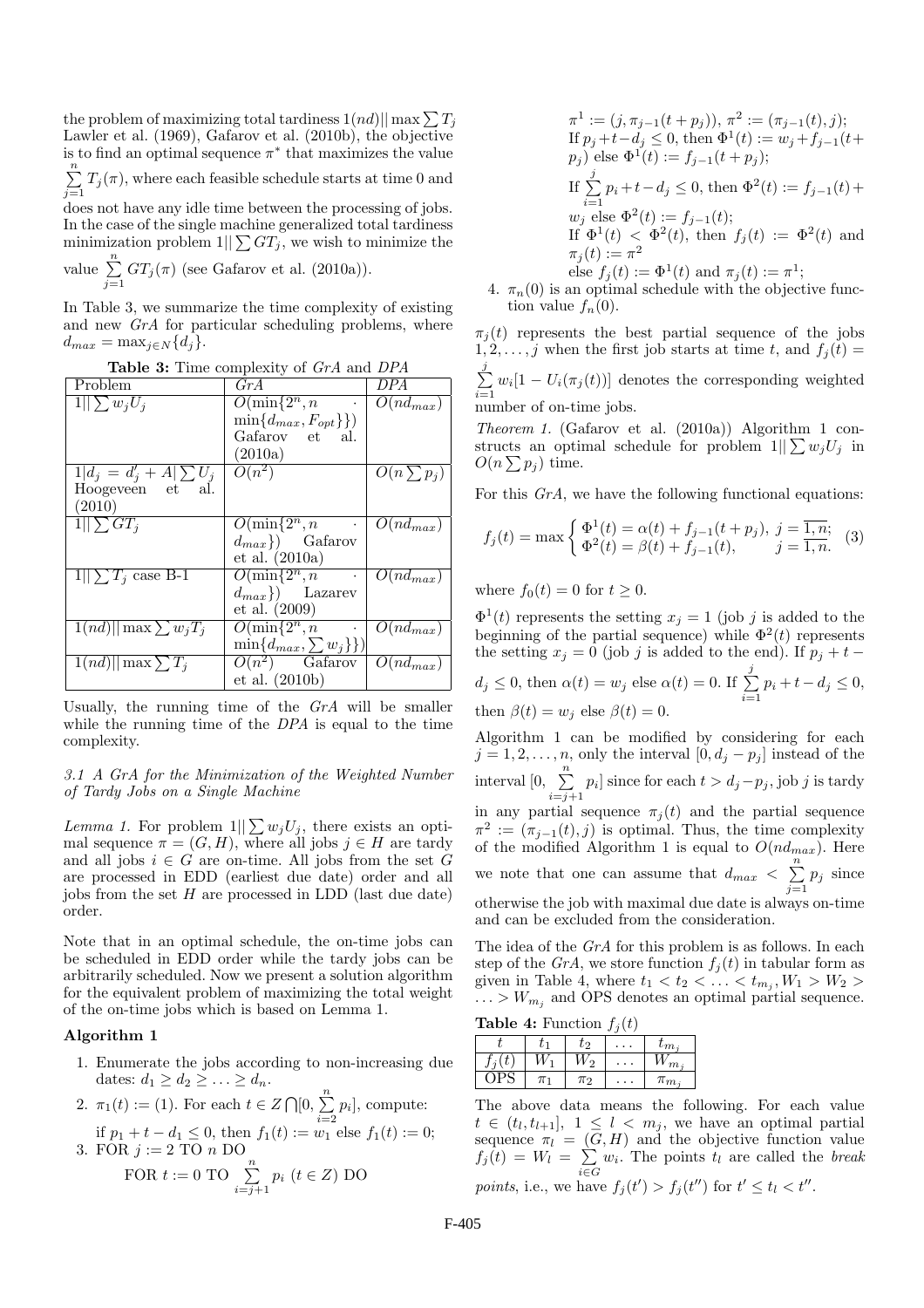In the next step  $j + 1$ , we transform function  $f_j(t)$  into functions  $\Phi^1(t)$  and  $\Phi^2(t)$  according to Step 3 of Algorithm 1 in  $O(m_i)$  operations. In each of the tables for  $\Phi^1(t)$  and  $\Phi^2(t)$ , we have at most  $m_j + 1$  break points. Then we compute a new table of the function  $f_{j+1}(t) =$  $\max{\{\Phi^1(t), \Phi^2(t)\}}$  in  $O(m_j)$  operations. In the new table of function  $f_{i+1}(t)$ , there are at most  $2m_i + 2$  break points (usually, this number is smaller). In fact, we do not consider all points t from the interval  $[0, \min\{d_i - \}]$ 

 $p_j, \quad \sum^n_j$  $\sum_{i=j+1} p_i$ , but only points from this interval at which

the objective function value changes. If we have a situation described in Table 5, we cut the column corresponding to point  $t_{l+1}$ , combine both intervals, and we can use  $\pi_l := \pi_{l+1}.$ 

**Table 5:** Reducing the number of intervals for  $f_{i+1}(t)$ 

| $\cdots$ |   | $\cdots$        |
|----------|---|-----------------|
| $\cdots$ | = | . .             |
| $\cdots$ |   | $\cdot$ $\cdot$ |

It is obvious that we will have at most  $\mathcal{F}_{opt}$  break points in the *GrA*, where  $F_{opt} \leq \sum_{n=1}^{n}$  $\sum_{j=1}^{\infty} w_j$  is the optimal total weight of the on-time jobs. In each step  $j = 1, 2, \ldots, n$ of the *GrA*, we have to consider at most min $\{2^j, d_j$  $p_j, \quad \sum^n_j$  $\sum_{i=j+1}^{n} p_i, \sum_{i=1}^{j}$  $\sum_{i=1} w_i, F_{opt}$ } break points. Thus, the time complexity of the  $GrA$  is  $O(\min\{2^n, n \cdot \min\{d_{max}, F_{opt}\}\}).$ 

*3.2 A GrA for the Single Machine of Minimizing the Number of Late Jobs when the Starting Time of the Machine is Variable*

In the standard model of problem  $1||\sum U_j$ , it is generally assumed that the machine starts at time  $t_0 = 0$ . In this section, we abandon this assumption. We assume that it is possible to start the machine at any possible time  $-G$ , where  $G \geq 0$ . The quality of a feasible schedule is measured by two criteria. The first one is the number of late jobs (or, what is equivalent, the number of on-time jobs) and the second one is the cost of the starting time of the machine. We wish to find all  $n+1$  Pareto-optimal schedules. Denote this problem as  $1|d_j = d'_j + G \sum U_j$ .

In Hoogeveen et al. (2010), an exact algorithm for this problem with time complexity  $O(n^4)$  has been proposed. Next, we present an algorithm with time complexity  $O(n^2)$ . First, we construct a modification of Algorithm 1, where  $w_j = 1$  for  $j = 1, 2, \ldots, n$ , and in each step  $j = 1, 2, \ldots, n$ , we consider the interval  $[d_{min} \sum_{n=1}^{\infty}$  $\sum_{i=1}^n p_i, \sum_{i=j+1}^n$  $\sum_{i=j+1} p_i$ . The time complexity of the resulting algorithm is  $O(n \sum p_j)$ . The graphical modification of this algorithm for problem  $1|d_j = d_j + G \sum U_j$  has the time complexity  $O(n \min\{d_{max}, 2^n, \sum_{n=1}^n\})$  $\sum_{i=1}^{n} w_i, F_{opt}$ }). Since  $\sum_{i=1}^{n} w_i = n$ , the time complexity of the  $\hat{G}rA$  for problem  $1|\hat{d}_j = d'_j +$  $G[\sum U_j$  is  $O(n^2)$ . We recall that a 'state' t in the *GrA* has the same meaning like  $-G$ , i.e., t denotes the starting time of a (partial) sequence. Assume that in the last step of the *GrA*, we have obtained the data given in Table 6.

**Table 6:** Function  $f_n(t)$ 

|    |                           |         | .        |               |
|----|---------------------------|---------|----------|---------------|
|    | $\mathbf{U}^{\mathsf{T}}$ | しつ      | $\cdots$ | $\iota_{n+1}$ |
| Jn | $\it n$                   | $\it n$ | .        |               |
|    | $\pi_1$                   | $\pi_2$ | $\cdots$ | $\pi_{n+1}$   |

This means that we have  $n + 1$  Pareto-optimal solutions described by the following pairs:  $(t_2, n)$ ,  $(t_3, n -$ 1), ...,  $(t_{n+1} + 1, 0)$ , where the first value is  $-G$  and the second one is the number of on-time jobs. Moreover, we can use the same idea of the *GrA* for the generalized problem  $1|d_j = d'_j + G|\sum w_j U_j$  but the time complexity of this *GrA* is pseudo-polynomial.

*3.3 A GrA for Maximizing Weighted Total Tardiness on a Single Machine*

Here we wish to maximize the value  $\sum_{n=1}^{\infty}$  $\sum_{j=1} w_j T_j(\pi)$ , where each feasible schedule starts at time 0 and does not have any idle time between the processing of jobs. The problem is  $NP$ -hard (see Gafarov et al.  $(2010b)$ ). First, we present a property of an optimal schedule.

*Lemma 2.* For problem  $1(nd)||\max\sum w_jT_j$ , there exists an optimal schedule  $\pi = (G, H)$ , where all jobs  $j \in H$  are tardy and all jobs  $i \in G$  are on-time. All jobs from the set G are processed in non-increasing order of values  $\frac{w_j}{p_j}$  and all jobs from the set  $H$  are processed in non-decreasing order of values  $\frac{w_j}{p_j}$ .

As a consequence, we obtain the following corollary.

*Corollary 1.* For the problem  $1(nd)||\max\sum T_j$ , there exists an optimal schedule  $\pi = (G, H)$ , where all jobs  $j \in H$ are tardy and all jobs  $i \in G$  are on-time. All jobs from set G are processed in SPT(shortest processing time) order and all jobs from set  $H$  are processed in LPT(longest processing time) order.

The proof of Corollary 1 has been presented in Gafarov et al. (2010b). Lemma 2 can be proved analogously (or see Lawler et al. (1969)). For problem  $1(nd)||\max\sum w_jT_j$ , we present the following pseudo-polynomial algorithm based on Lemma 2.

### Algorithm 2

- 1. Number the jobs such that  $\frac{w_1}{p_1} \leq \frac{w_2}{p_2} \leq \ldots \leq \frac{w_n}{p_n};$ 2.  $\pi_1(t) := (1), f_1(t) := w_1 \max\{0, p_1 + t - d_1\}$  for all  $t \in Z$  with  $t \in [0, \sum_{i=1}^{n}$  $\sum_{i=2} p_i$ ; 3. FOR  $j := 2$  TO  $n$  DO FOR  $t := 0$  TO  $\sum_{n=1}^{\infty}$  $\sum_{i=j+1} p_i$   $(t \in Z)$  DO  $\pi^1 := (j, \pi_{j-1}(t+p_j)), \pi^2 := (\pi_{j-1}(t), j);$  $\Phi^1(t) := w_j \max\{0, p_j + t - d_j\} + f_{j-1}(t+p_j);$  $\Phi^2(t) := f_{j-1}(t) + w_j \max\{0, \sum_{j=1}^j \}$  $\sum_{i=1} p_i + t - d_j$ ; If  $\Phi^1(t) > \Phi^2(t)$ , then  $f_j(t) := \Phi^1(t)$  and  $\pi_j(t):=\pi^1$ else  $f_j(t) := \Phi^2(t)$  and  $\pi_j(t) := \pi^2$ ;
- 4.  $\pi_n(0)$  is an optimal sequence with the objective function value  $f_n(0)$ .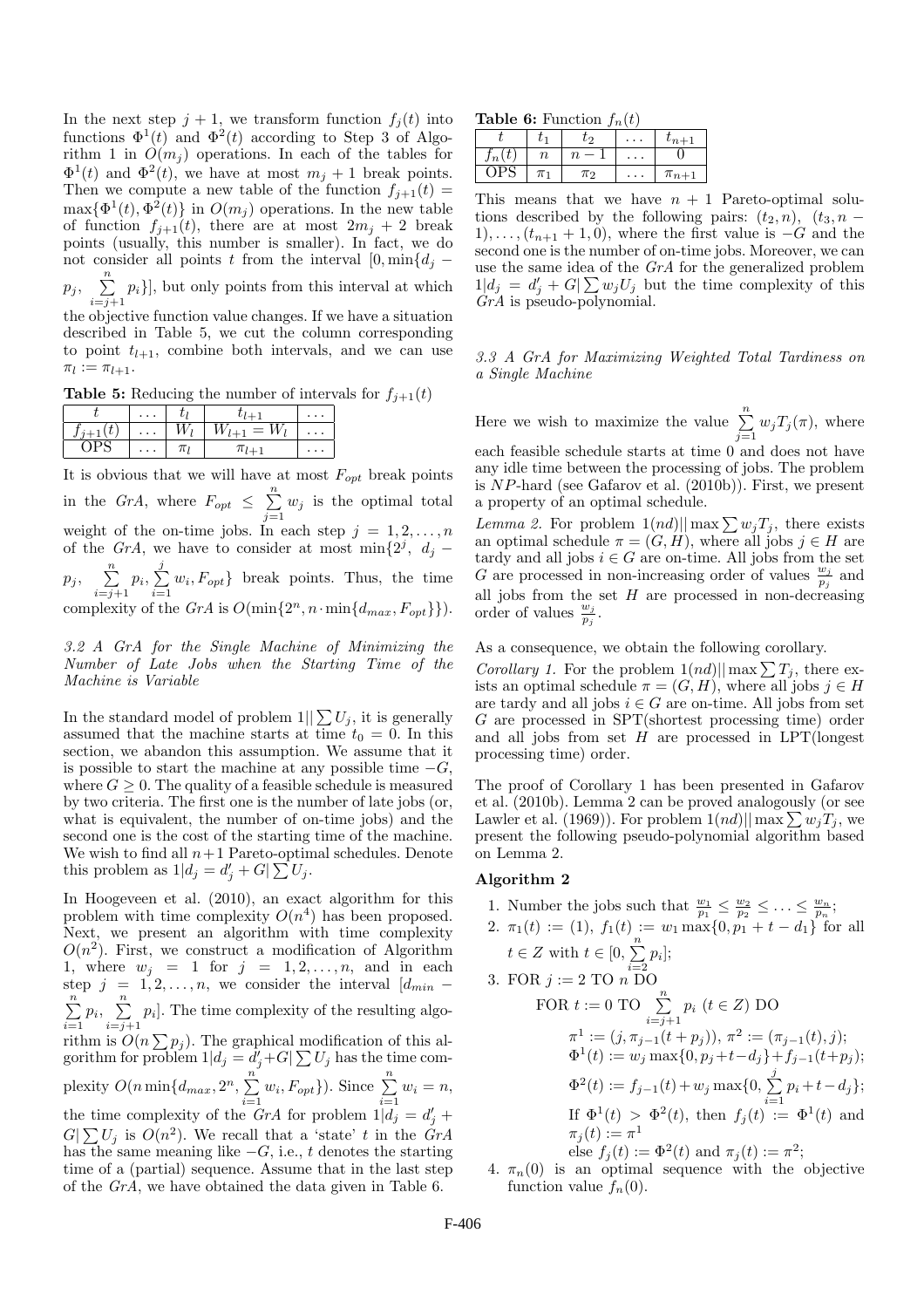$\pi_i(t)$  represents the best partial sequence of the jobs  $1, 2, \ldots, j$  when the first job starts at time t, and  $f_i(t)$ denotes the corresponding total weighted tardiness. For this *DPA*, we have the following functional equations:

$$
f_j(t) = \max\begin{cases} \Phi^1(t) = w_j \max\{0, p_j + t - d_j\}, \\ +f_{j-1}(t + p_j) & j = 1, n; \end{cases}
$$
  

$$
\Phi^2(t) = w_j \max\{0, \sum_{i=1}^j p_i \\ +t - d_j\} + f_{j-1}(t), \quad j = \overline{1, n}.
$$
 (4)

where  $f_0(t) = 0$  for all  $t \geq 0$ .

Function  $\Phi^1(t)$  represents the setting  $x_j = 1$  (job j is added as the first job of the corresponding partial sequence of the first  $j-1$  jobs) while  $\Phi^2(t)$  represents the setting  $x_j = 0$  (job j is added as the last job to the partial sequence of the first  $j - 1$  jobs).

*Theorem 2.* Algorithm 2 constructs an optimal schedule in  $O(n \sum p_j)$  time.

The proof of a similar theorem for problem  $1(nd)||\max\sum T_j$ has been presented in Gafarov et al. (2010b). Moreover, for  $t > d_{max}$ , all jobs are tardy in each partial schedule which starts at time  $t$ . Thus, we can reduce the time complexity to  $O(nd_{max})$ . A similar algorithm for this problem with time complexity  $O(n \sum p_j)$  has been presented in Lawler et al. (1969). However, from Algorithm 2, it is easy to construct the *GrA*. In each step of the *GrA*, we store function  $f_i(t)$  in tabular form as given in Table 7, where TWTJ denotes the total weight of tardy jobs and  $u_1 < u_2 < \ldots < u_{m_i+1}.$ 

**Table 7:** Function  $f_i(t)$ 

|             | $-\infty, t_1$ | $\lvert t_1, t_2 \rvert$ | $\cdots$ | $+\infty$<br>$\iota_{m_i},$ |
|-------------|----------------|--------------------------|----------|-----------------------------|
| $\tau_i(t)$ | $b_1 = 0$      | 02                       | $\cdots$ | $v_{m,i+1}$                 |
| TW.         | $u_1$<br>$= 0$ | $u_2$                    | $\cdots$ | $u_{m_i+1}$                 |
| JP.         | $\pi_1$        | $\pi_2$                  | $\cdots$ | $\pi_{m_i+1}$               |

Note that the notations  $\pi_i$  from Table 14 and  $\pi_i(t)$  from Algorithm 2 have a different meaning. The above data means the following. For each value  $t \in (t_l, t_{l+1}]$ , we have an optimal partial sequence  $\pi_{l+1}$  with the total weight of tardy jobs  $u_{l+1}$  and the function value  $f_j(t) = b_{l+1} + (t$  $t_l$ ) ·  $u_{l+1}$ . In Gafarov et al. (2010b), it has been shown for the corresponding problem with unit weights that this table represents a continuous, piecewise-linear and convex function  $f_i(t)$  which is also true for the problem under consideration. The points  $t_1, t_2, \ldots, t_{m_j}$  are called the *break points* since there is a change from value  $u_l$  to  $u_{l+1}$  (which means that the slope of the piecewise-linear function changes). For describing each linear segment, we store its slope  $u_{l+1}$  and its function value  $b_{l+1}$  at point  $t = t_l$ . In the following, we describe how function  $f_{j+1}(t)$ is determined by means of function  $f_j(t)$ .

Function  $\Phi^1(t)$  is obtained from function  $f_j(t)$  by the following operations. We shift the graph of function  $f_i(t)$ to the left by the value  $p_{j+1}$  and in the table for function  $f_i(t)$ , we add a column which results from the new break point  $t' = d_{j+1} - p_{j+1}$ . If  $t_l - p_{j+1} < t' < t_{l+1} - p_{j+1}$ ,  $l +$  $1 \leq m_j$ , then in the new table for  $\Phi^1(t)$ , we have two new intervals of t:  $(t_l - p_{j+1}, t']$  and  $(t', t_{l+1} - p_{j+1}]$ . Moreover, we increase the values  $u_{l+1}, u_{l+2}, \ldots, u_{m_j+1}$  by  $w_{j+1}$ , i.e., the total weight of the tardy jobs (and thus the slope of the corresponding function) increases. The corresponding partial sequences  $\pi^1$  are obtained by adding job  $j+1$  as the first job to each previous partial sequence.

Function  $\Phi^2(t)$  is obtained from function  $f_j(t)$  by the following operations. In the table for  $f_i(t)$ , we add a column which results from the new break point  $t' = d_{j+1}$ 

 $\sum_{ }^{j+1}$  $\sum_{i=1}^{n} p_i$ . If  $t_l < t' < t_{l+1}$ ,  $l+1 \leq m_j$ , then in the new table, we have two new intervals of t:  $(t_l, t']$  and  $(t', t_{l+1}]$ . ′ Moreover, we increase the values  $u_{l+1}, u_{l+2}, \ldots, u_{m_j+1}$  by  $w_{j+1}$ , i.e., the total weight of tardy jobs increases. The corresponding partial sequences  $\pi^2$  are obtained by adding job  $j + 1$  at the end to each previous partial sequence.

Now we construct a table that corresponds to the function  $f_{j+1}(t) = \max{\{\Phi^1(t), \Phi^2(t)\}}$ . We compare the intervals from both tables and search for intersection points of the graphs of functions  $\Phi^1(t)$  and  $\Phi^2(t)$ . This step requires  $O(m_i)$  operations. If in the table for function  $f_{i+1}(t)$ , we have the situation displayed in Table 8, we cut the column, which corresponds to interval  $(t_l, t_{l+1}]$ , and combine both intervals, i.e., we set  $t_l := t_{l+1}$ .

Table 8: Deletion of a column

| Laple of Deleten of a column           |          |                 |                     |          |
|----------------------------------------|----------|-----------------|---------------------|----------|
|                                        | $\cdots$ | $ t_{l-1},t_l $ | $(t_l, t_{l+1})$    | $\cdots$ |
|                                        | $\cdots$ | $\cdots$        | $\cdots$            | $\cdots$ |
| 'TWTJ                                  | $\cdots$ | $u_l$           | $=u_l$<br>$u_{l+1}$ | $\cdots$ |
| $\overline{\mathrm{OPS}} \pi_{i+1}(t)$ | $\cdots$ | $\cdots$        | $\cdots$            | $\cdots$ |

A detailed description, complexity results and a numerical example of a similar algorithm for problem  $1(nd)||\max\sum T_j$  have been presented in Gafarov et al. (2010b). It is obvious that in each step j,  $j = 1, 2, \ldots, n$ , we have at most min $\left\{\sum_{n=1}^{n} \right\}$  $\sum_{i=1}^{n} p_i, d_{max}, O(2^j), \sum_{i=1}^{j}$  $\sum_{i=1}^{\infty} w_i$  +1 columns in the corresponding table. Thus, the time complexity of the *GrA* for problem  $1(nd)||\max \sum w_jT_j$  is  $O(\min\{2^n, n\})$  $\min\{d_{max},\sum\}$  $\sum_{j=1}^{n} w_j$ }). Moreover, since we have  $\sum_{j=1}^{n} w_j = n$ for problem  $1(nd)||$  max  $\sum T_j$ , the time complexity of the GrA reduces to  $O(n^2)$  (Gafarov et al. (2010b)) in this case.

#### 4. COMPUTATIONAL RESULTS

For problem  $1||\sum w_j U_j$ , we have run two sets of instances for testing the graphical variant of Algorithm 1. The first set is as follows: The processing times are randomly generated from the interval  $[p_{\min}, p_{\max}]$ , the weights are randomly generated from  $[1, w_{\text{max}}]$ , and the due dates are randomly generated from  $[p_j, p_j + m_{\text{max}}]$ . The following values of the parameters were used:

| $(p_{\min}, p_{\max})$ : | (0,100), (25,75)       |
|--------------------------|------------------------|
| $w_{\text{max}}$ :       | 1, 10, 100             |
| $m_{\text{max}}$ :       | 50, 200, 350, 500, 650 |

The second set is generated as follows. The processing times are randomly generated from the interval [0, 100], the weights are randomly generated from  $[1, w_{\text{max}}]$ , and the due dates are randomly generated from  $[p_j, p_j + Kn]$ . The following values of parameters were used:

$$
w_{\text{max}}
$$
: 10, 99  
K: 1, 5, 10, 20